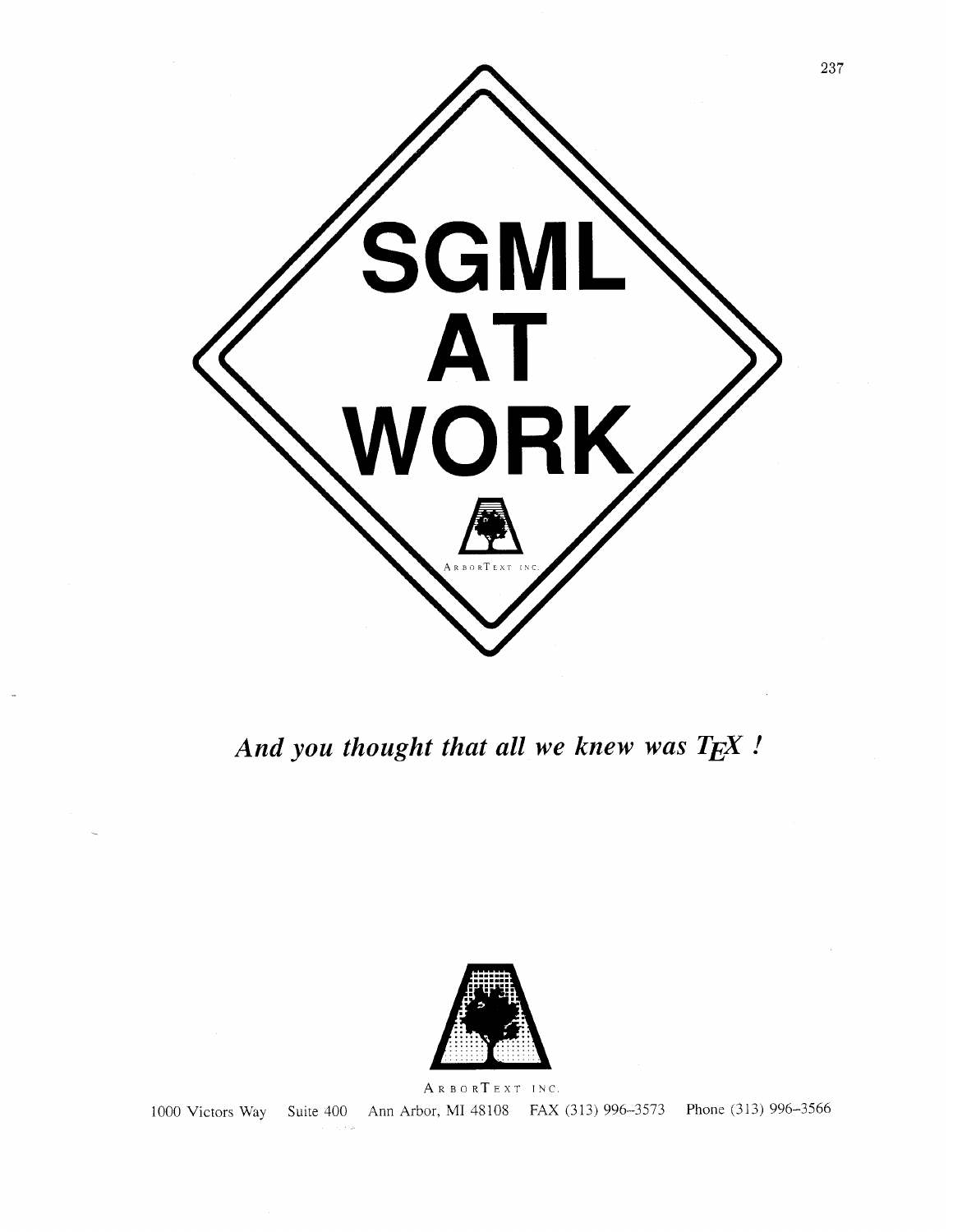# **CAPTURE Version 2**

CAPTURE is **a** system of programs for inserting graphics into T<sub>F</sub>X, on IBM™ PC systems with LaserJet™ (and PostScript<sup>TM</sup>) printers.



**•** Acquire graphics from  $\mathcal{L}(\mathbb{R})$  **•** Tested with PCT<sub>F</sub>X<sup>TM</sup>, Turbo-

inclusion in PostScript<sup>TM</sup> T<sub>F</sub>X documents. ture, and file conversion utilities.



redirected printer output,  $\sum_{k=1}^{\infty}$  TEX<sup>TM</sup>,  $\mu$ TEX<sup>TM</sup>, and TEXPlus<sup>TM</sup>; the screen, or file conver-  $\bigoplus$   $\bigoplus$   $\bigotimes$   $\bigoplus$  DOS<sup>TM</sup> 2-5, Windows<sup>TM</sup> 3.0-3.1, sion from TIFF and PCX  $\frac{1}{2}$   $\frac{1}{2}$  LaserJet II and LaserJet III.

- formats. **and in the contract of Contract of Optionally remove extra white space.** 
	- **Convert graphics to Scale graphics to virtually any size.**

and from PCX format for image editing. **•** Comes complete with T<sub>E</sub>X and LAT<sub>E</sub>X in-<br>• Convert graphics to PK/TFM format for sertion macros, printer capture, screen capsertion macros, printer capture, screen cap-



CAPTURE is designed to work with TEX. Graphics files are processed to remove all control codes and positioning commands that can disrupt TEX. Graphics can be manipulated by TEX and treated as any other font of type. Graphics and text are intermingled gracefully, using the full power of  $Tr X$ . Notice how the text wraps around the graphics in this advertisement; it was all done with  $T<sub>F</sub>X$ . In addition, CAPTURE can convert graphics to the T<sub>F</sub>X standard PK/TFM file format. Graphics literally become a T<sub>F</sub>X type font and can be used with

any T<sub>F</sub>X platform. For example, IBM/PC graphics from application programs that support the LaserJet can be inserted into PostScript documents, or used with VMS or UNIX systems.

**Version 1 C** usto mers: Wynne-Manley is charging nothing to upgrade. Version 2 upgrade is available from Micro Programs (see below) for a nominal media and handling charge. And we thank you for your support.

### Distributors:

Micro Programs, Inc. **Personal T<sub>F</sub>X**, Inc. TFX Users Group 251 Jackson Ave. 12 Madrona Ave. PO. Box 9506 Syosset, NY 11791-4117 Mill Valley, CA 94941 Providence, RI 02940

(516) 921-1351 (415) 388-8853 (401) 751-7760

Wynne-Manley Software, Inc., Los Alarnos, NM 87544, (505) 662-2628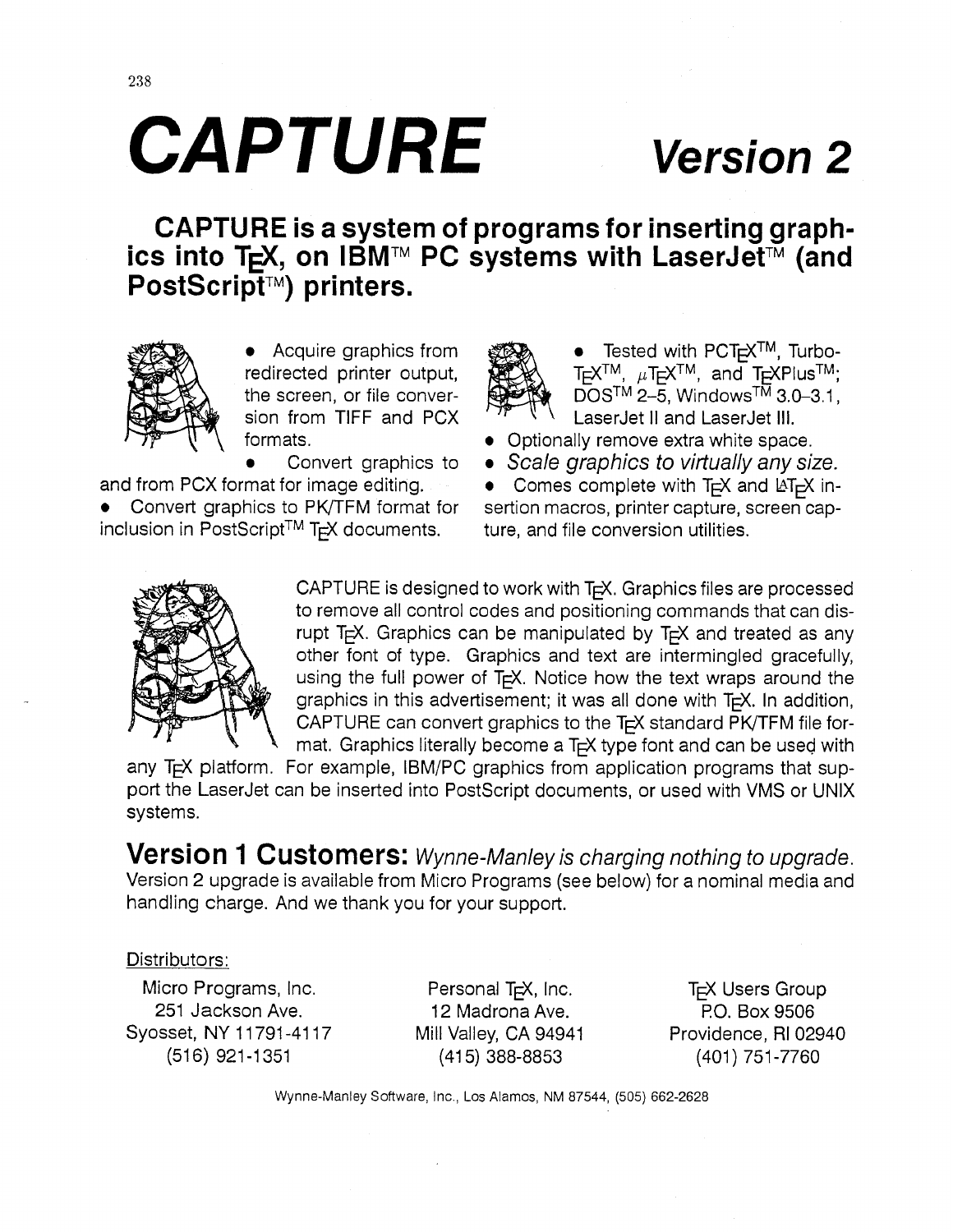# $\Gamma$ or  $T_F X$  Users  $\ldots$

### **New Services and Prices from Computer Composition Corporation**

We are pleased to announce the installation of several *new output services* now available to  $T_F X$  users:

- 1. High Resolution Laser Imaging (1 200 dpi) from *Postscript diskette files* created on either Mac- or PC-based systems.
- 2. High Resolution Laser Imaging (960 dpi) from *DVImagnetic tape or diskette files* using a variety of typefaces in addition to the Computer Modern typeface family.
- **3.** High quality laser page proofs at 480 dpi.

### 4. **NEW PRICING** for high resolution laser imaging:

| $\alpha$ . From <b>Postscript text files</b> in volumes over 400 pages $\dots$ <b>\$2.00 per page</b> |
|-------------------------------------------------------------------------------------------------------|
| b. From Postscript text files in volumes                                                              |
| c. From Postscript text files in volumes below 100 pages . \$2.40 per page                            |
| d. From DVI files in volumes over $400$ pages $\dots\dots\dots\dots$ \$2.15 per page                  |
| e. From DVI files in volumes between $100\& 400$ pages $\dots \dots$ \$2.30 per page                  |
| f. From DVI files in volumes below $100$ pages \$2.45 per page                                        |

**NOTE: DEDUCT \$1.00 FROM THE ABOVE PRICES FOR HIGH QUALITY LASER PAGE PROOFS.** 

### **5. All jobs shipped within 48 hours.**

**Call or write for page samples or send us your file and we will image it on the output unit of your choice.** 



## **COMPUTER COMPOSITION CORPORATION <sup>j</sup>**- **<sup>140</sup>1 West Girard Avenue Madison Heights, MI 4807 1** \*:+-

'%-- -- **(3 13) 545-4330 FAX (3 13) 544-1 6 1 1 (313) 545-4330 FAX (313) 544-1611**<br>- *Since* 1970 -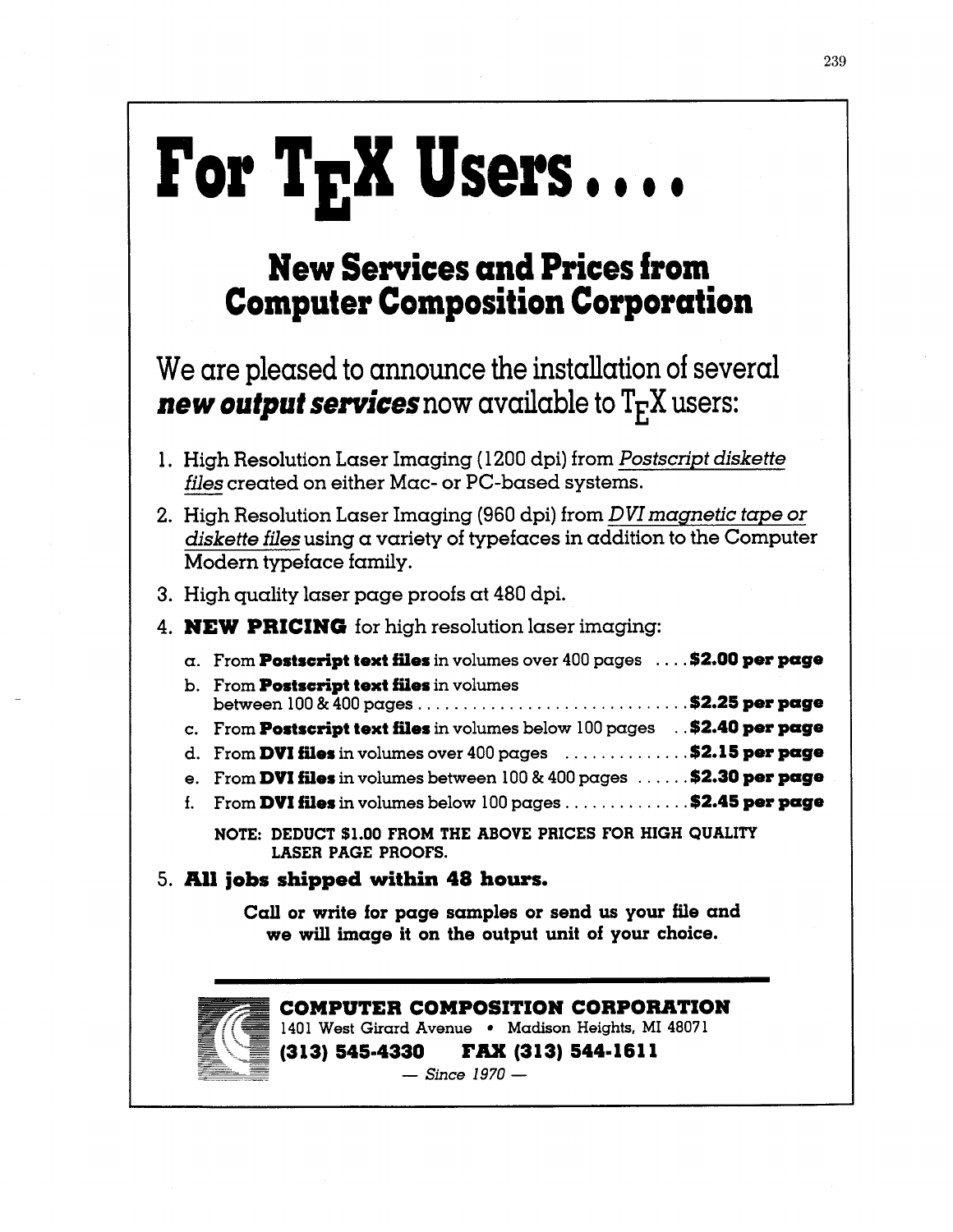### **T<sub>F</sub>X Publishing Services**

### **From the Basic:**

The American Mathematical Society offers you two basic, low cost TFX publishing services.

- You provide a DVI file and we will produce typeset pages using an Autologic APS Micro-5 phototypesetter. \$5 per page for the first 100 pages; S2.50 per page for additional pages.
- You provide a PostScript output file and we will provide typeset pages using an Agfa/ Compugraphic 9600 imagesetter. \$7 per page for the first 100 pages: \$3.50 per page for additional pages.

There is a \$30 minimum charge for either service. Quick turnaround is also provided ... a manuscript up to 500 pages can be back in your hands in one week or less.

### **To** the **Complex:**

As a full-service T<sub>E</sub>X publisher, you can look to the American Mathematical Society as a single source for any or all your publishing needs.

| Macro-Writing   | T <sub>E</sub> X Problem Solving | Non-CM Fonts         | Keyboarding  |  |
|-----------------|----------------------------------|----------------------|--------------|--|
| Art and Pasteup | Camera Work                      | Printing and Binding | Distribution |  |

For more information or to schedule a job, please contact Regina Girouard, American Mathematical Society, P. 0. Box 6248, Providence, RI 02940, or call 401-455-4060.

### FOR YOUR TEX TOOLBOX

### CAPTURE

<u>L</u>

Capture graphics generated by application programs. Make LaserJet images compatible with TEX. Create pk files from pcl or pcx files. . . . . . \$135.00 texpic

Use texpic graphics package to integrate simple graphics-boxes, circles, ellipses, lines, arrows-into your TFX documents. . . . . . . . . . \$79.00 Voyager

TFX macros to produce viewgraphs-including bar charts-quickly and easily. They provide format, indentation, font, and spacing control. . . . . \$25.00

### FOR YOUR TEX BOOKSHELF

| T <sub>F</sub> X BY EXAMPLE                           | NEW!      |
|-------------------------------------------------------|-----------|
| Input and output are shown side-by-side.              | Quickly   |
| see how to obtain desired output                      | . \$19.95 |
| T <sub>F</sub> X BY TOPIC                             | NEW!      |
| Learn to program complicated macros. $\ldots$ \$29.25 |           |
| T <sub>E</sub> X FOR THE IMPATIENT                    |           |
| Includes a complete description of TFX's control se-  |           |
| quences. \$29.25                                      |           |
| TEX FOR THE BEGINNER                                  | NEW!      |
| A carefully paced tutorial introduction. \$29.25      |           |
| BEGINNER'S BOOK OF TFX                                |           |
| A friendly introduction for beginners and aspiring    |           |
| "wizards."<br>and the state of the                    | \$29.95   |
|                                                       |           |

**Micro Programs Inc. 251 Jackson Ave Syosset, NY 11791 (516) 921-1351**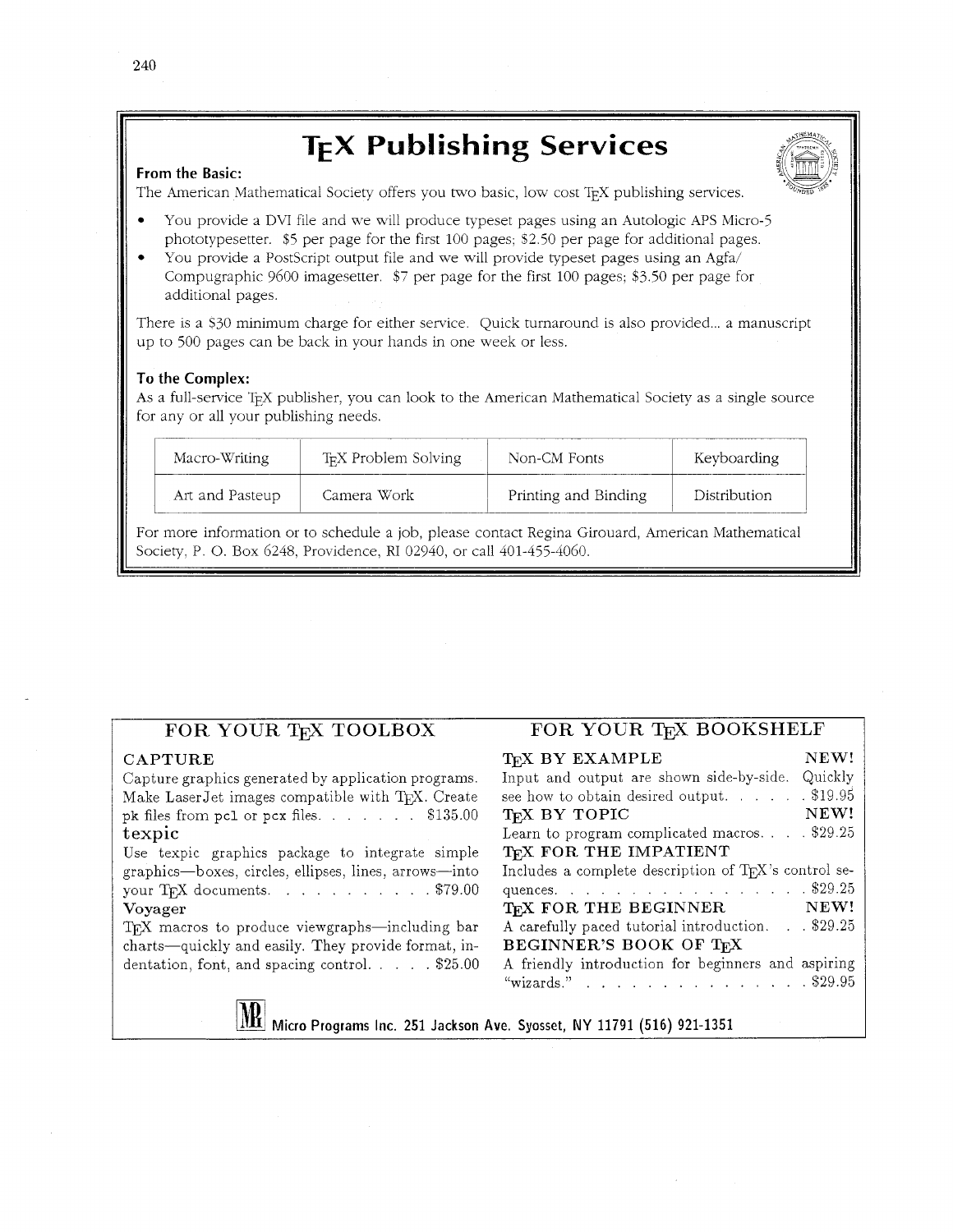## The solution is ETP.



 $\equiv$  ETP

ETP Services offers solutions to the problems facing the publishers of technical books and journals, with a complete array of composition-related services.

**Electronic Technical Publishing Services Company** 

2906 N.E. Glisan Street Portland, Oregon 97232 503-234-5522 FAX: 503-234-5604 mimi@etp.com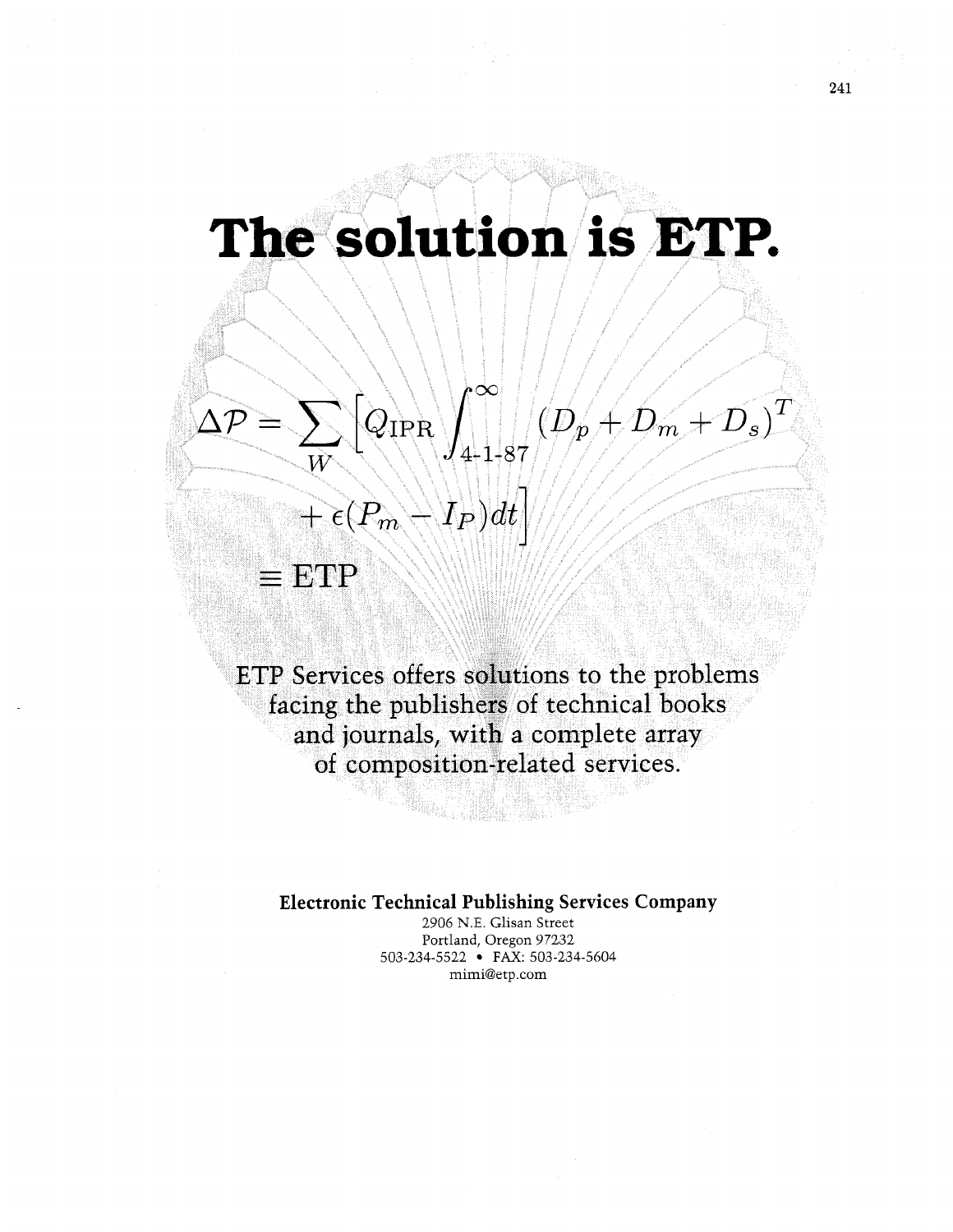



**THE MOST VERSATILE TEX ever**<br>
published is breaking new<br>
ground in the powerful and<br>
convenient graphical envi-<br>
ronment of Microsoft Windows: Tur published is breaking new ground in the powerful and ronment of Microsoft Windows: Tur boTEX Release 3.1E. TurboTEX runs on all the most popular operating systems (Windows, MS-DOS, OS/2, and UNIX) and provides the latest TEX 3.14 and METRFONT 2.7 standards and certifications: preloaded plain T<sub>E</sub>X, L<sup>AT</sup><sub>E</sub>X, *A<sub>M</sub>S*-T<sub>E</sub>X and *A<sub>M</sub>S*- $IATEX$ , previewers for PC's and Xservers, METAFONT, Computer Modern and BTEX fonts, and printer drivers for HP LaserJet and DeskJet, PostScript, and Epson LQ and FX dot-matrix printers.

Best-selling Value: TurboTEX sets the world standard for power and value among T<sub>E</sub>X implementations: one price buys a complete, commercially-hardened typesetting system. *Computer* magazine recommended it as "the version of TEX to have," *lEEE Software* called it "industrial strength," and thousands of satisfied users around the globe agree. Turbo $T_FX$  gets you started quickly, installing itself automatically under MS-DOS or Microsoft Windows, and compiling itself automatically under UNIX. The 90-page User's Guide includes generous examples and a full index, and leads you step-by-step through installing and using T<sub>E</sub>X and METAFONT.

■ Classic TEX for Windows. Even if you have never used Windows on your PC, the speed and power of Turbo $T_{E}X$  will convince you of the benefits. While the TEX commandline options and *T<sub>E</sub>Xbook* interaction work the same, you also can control TEX using friendly icons, menus, and

dialog boxes. Windows protected mode frees you from MS-DOS limitations like DOS extenders, overlay swapping, and scarce memory You can run long TEX formatting or printing jobs in the background while using other programs in the foreground.

MS-DOS Power, Too: TurboTEX still includes the plain MS-DOS programs. Virtual memory simulation provides the same sized TEX that runs on multi-megabyte mainframes, with capacity for iarge documents, complicated formats, and demanding macro packages.

Source Code: The portable C source to TurboTEX consists of over 100,000 lines of generously commented TEX, TurboTEX, METAFONT, previewer, and printer driver source code, including: our WEB system in C; PASCHAL, our proprietary Pascalto-C translator; Windows interface; and preloading, virtual memory, and graphics code, all meeting C portability standards like ANSI and K&R.

Availability & Requirements: TurboTEX executables for IBM PC's include the User's Gulde and require 640K, hard disk, and MS-DOS 3.0 or later. Windows versions run on Microsoft Windows 3.0 or 3.1. Order source code (includes Programmer's Guide) for other machines. On the PC, source compiles with Microsoft C, Watcom C 8.0, or Borland  $C_{++}$  2.0; other operating systems need a 32 bit C compiler supporting UNIX standard I/O. Specify 5-1/4" or 3-1/2" PC-format floppy disks.

Upgrade at Low Cost. If you have TurboTEX Release 3.0, upgrade to the latest version for just \$40 (executables) or \$80 (including source). Or, get either applicable upgrade free when you buy the AP-TEX fonts (see facing page) for \$200!

No-risk trial offer: Examine the documentation and run the PC Tur boTEX for 10 days. If you are not satisfied, return it for a 100% refund or credit. (Offer applies to PC executables only.)

Free Buyer's Guide: Ask for the free, 70-page Buyer's Guide for details on TurboTEX and dozens of TEXrelated products: previewers, TEX-to-FAX and TEX-to-Ventura/Pagemaker translators, optional fonts, graphics editors, public domain TEX accessory software, books and reports.

#### Ordering TurboTEX

Ordering TurboTEX is easy and delivery is fast, by phone, FAX, or mail. Terms: Check with order (free media and ground shipping in US), VISA, Mastercard (free media, shipping extra); Net 30 to well-rated firms and public agencies (shipping and media extra). Discounts available for quantities or resale. International orders gladly expedited via Air or Express Mail.

The Kinch Computer Company PUBLISHERS OF TURBOTEX **501** South Meadow Street Ithaca, New York **14850** USA Telephone **(607) 273-0222**  FAX **(607) 273-0484**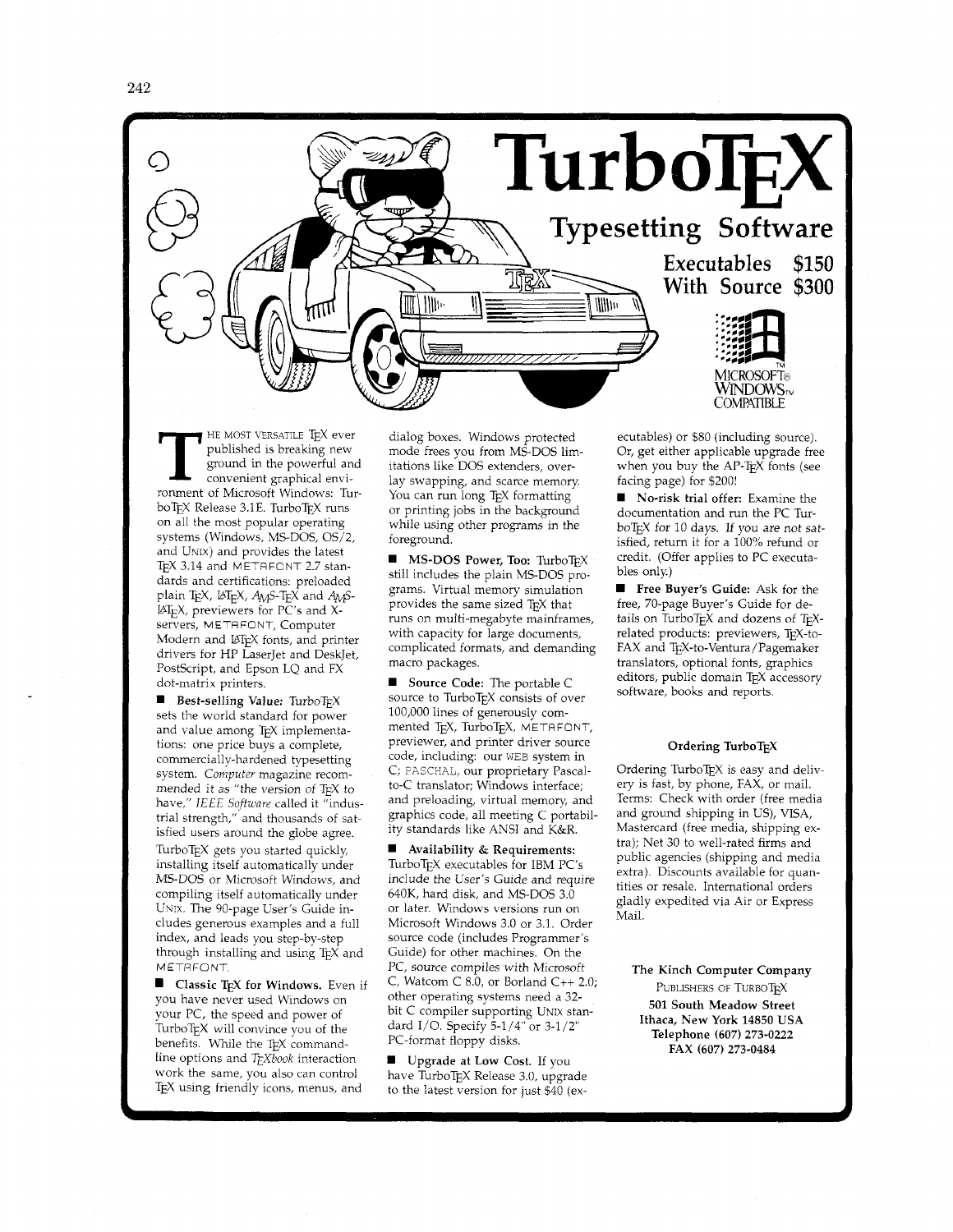## $AP$ -T $FX$  Fonts

### **l&X-compatible Bit-Mapped Fonts Identical to Adobe Postscript Typefaces**

If you are hungry for new TFX fonts, here is a feast guaranteed to satisfy the biggest appetite! The  $AP-TrX$  fonts serve you a banquet of gourmet delights: 438 fonts covering 18 sizes of 35 styles, at a total price of \$200. The  $AP$ -T<sub>F</sub>X fonts consist of PK and TFM files which are exact T<sub>F</sub>X-compatible equivalents (including "hinted" pixels) to the popular PostScript name-brand fonts shown at the right. Since they are directly compatible with any standard TFX implementation (including kerning and ligatures), you don't have to be a  $T_FX$  expert to install or use them.

When ordering, specify resolution of 300 dpi (for laser printers), 180 dpi (for 24-pin dot matrix printers), or 118 dpi (for previewers). Each set is on ten 360 KB  $5-1/4"$ PC floppy disks. The \$200 price applies to the first set you order; order additional sets at other resolutions for \$60 each. A 30-page user's guide fully explains how to install and use the fonts. Sizes included are 5, 6, 7, 8, 9, 10, 11, 12, 14.4, 17.3, 20.7, and 24.9 points; headline styles (equivalent to Times Roman, Helvetica, and Palatino, all in bold) also include sizes 29.9, 35.8, 43.0, 51.6, 61.9, and 74.3 points.

> **The Kinch Computer Company** PUBLISHERS OF TURBOTEX **501 South Meadow Street Ithaca, New York 14850 Telephone (607) 273-0222 FAX (607) 273-0484**

Helvetica, Palatino, Times, and New Century Schoolbook are trademarks of Allied Linotype Co. ITC Avant Garde, ITC Bookman, ITC Zapf Chancery, and ITC Zapf Dingbats are registered trademarks of International Typeface Corporation. PostScript is a registered trademark of Adobe Systems Incorporated. The owners of these trademarks and Adobe Systems, Inc. are not the authors, publishers, or licensors of the AP-TEX fonts. Kinch Computer Company is the sole author of the AP-TEX fonts, and has operated independently of the trademark owners and Adobe Systems, Inc. in publishing this software. Any reference in the AP-TEX font software or in this advertisement to these trademarks is solely for software compatibility or product comparison. LaserJet and DeskJet are trademarks of Hewlett-Packard Corporation. is a trademark of the American Math Society. TurboTEX and AP-TEX are trademarks of Kinch Computer Company. Prices and specifications subject to change without notice. Revised October 9, 1990.

| Avant Garde <sub>вою</sub>                                     |
|----------------------------------------------------------------|
| B oid<br>vant Garde<br>Oblique                                 |
| Avant Garde<br>Demibold                                        |
| Demibold<br>Avant Garde<br>Oblique                             |
| Bookman<br>Light                                               |
| Light<br>Bookman<br>Italic                                     |
| Bookman<br>Demibold                                            |
| Demiboid<br>Bookmai<br>Italic                                  |
| Courier                                                        |
| Courier<br>Oblique                                             |
| Courier<br><b>Bold</b>                                         |
| Bold<br><i><b>Courier</b></i><br>Oblique                       |
| Helvetica                                                      |
| Helvetica <sub>Oblique</sub>                                   |
| Helvetica<br>Bold                                              |
| Bold<br>Helvetica<br>Oblique                                   |
| Helvetica Narrow                                               |
| Helvetica Narrow <sub>Oblique</sub>                            |
| <b>Helvetica Narrow Bold</b>                                   |
| <b>Bold</b><br>Helvetica Narrow<br>Oblique                     |
| New Century<br>$\operatorname{Schoolbook}$<br>Roman            |
| New Century<br>Schoolbook<br>Italic                            |
| New Century<br>Schoolbook<br>Bold                              |
| New Century<br>$\boldsymbol{Schoolbook}$<br><b>Bold Italic</b> |
| Palatino Roman                                                 |
| Palatino Italic                                                |
| Palatino Boid                                                  |
| $Palatino$ <sup>Bold</sup>                                     |
| Times Romar                                                    |
| $\it Times$ Halic                                              |
| Times Bold                                                     |
| $\boldsymbol{Times}$ Halic                                     |
| Medium<br>Zapf Chancery Italic                                 |
| Symbol ΔΦΓθΛΠΘ                                                 |
| Zapf Dingbats $\mathscr{F}$                                    |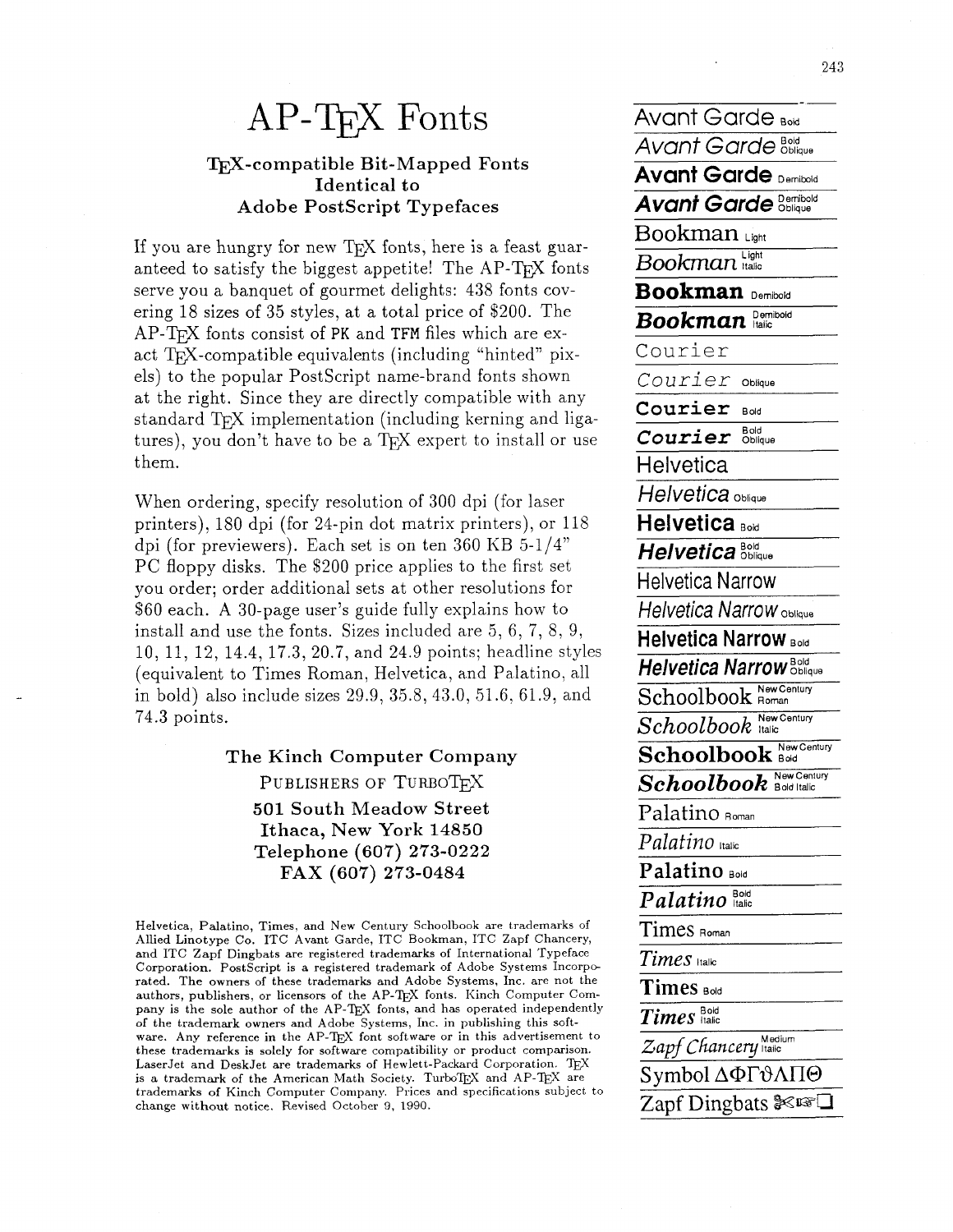**Publishing Companion®** translates

## WordPerfect

to

# T<sub>F</sub>X or LI<sub>F</sub>X

### IN ONE EASY STEP!

With **Publishing Companion**, you can publish documents using T<sub>E</sub>X or LAT<sub>E</sub>X with little or no **T<sub>E</sub>X** knowledge. Your WordPerfect files are translated into T<sub>E</sub>X or LAT<sub>E</sub>X files, so anyone using this simple word processor can immediately begin typesetting their own documents!

| and much more! | Publishing Companion translates EQUATIONS, FOOTNOTES, ENDNOTES, FONT STYLES, |  |  |  |  |
|----------------|------------------------------------------------------------------------------|--|--|--|--|
|                |                                                                              |  |  |  |  |
|                | For more information or to place an order call or write.                     |  |  |  |  |

For more information or to place an order, call or write:



30 West First Ave, Suite 100 Columbus, Ohio 43201 (614)294-3535 FAX (614)294-3704

### **TYPESET QUALITY WITH THE EASE OF WORD PROCESSING**

9009-9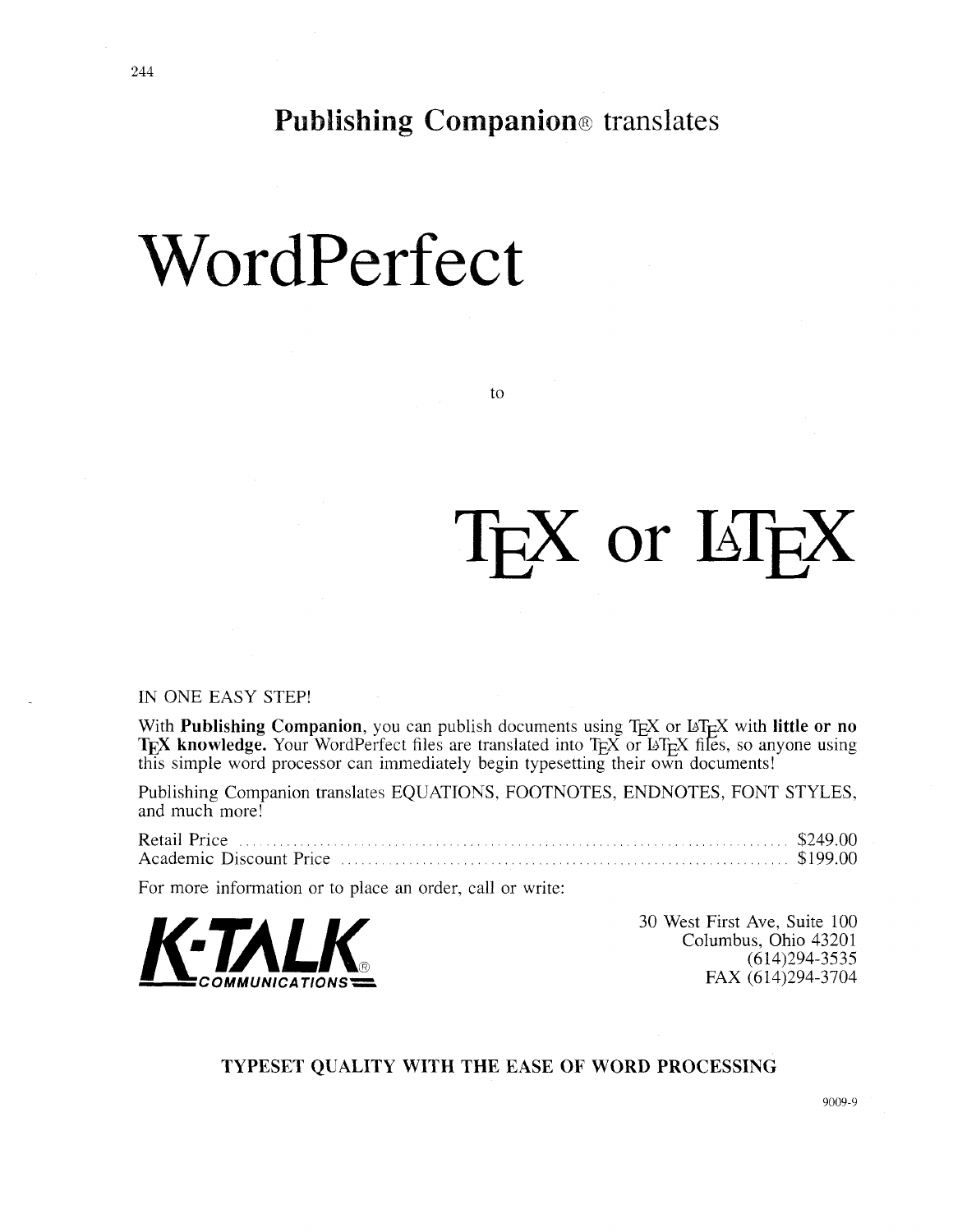## SPRINGER FOR TEXNOLOGY

R. Seroul, Université Louis Pasteur, Strasbourg, France; **S. Levy,** University of Minnesota, Minneapolis, MN

### **A Beginner's Book**  of  $T_F X$

This is is a friendly introduction to  $T_{E}X$ , the powerful typesetting system developed by Don Knuth. It is addressed primary to beginners, but contains much information that will be useful to aspiring  $T_{E}$ X wizards. Moreover, the authors kept firmly in mind the diversity of backgrounds that characterize  $T_{E}X$  users: authors in the sciences and the humanities, secretaries, and technical typists. The book contains a wealth of examples and many "tricks" based on the authors' long experience with  $T_{\text{F}}X$ .

Contents: What is  $TEX$ ? • The Characteristics of  $TEX$  • Groups and Modes . The Fonts TEX Uses . Spacing, Glue and Springs · Paragraphs · Page Layout · Boxes · Alignments · Tabbing · Typesetting Mathematics · TEX Programming . Dictionary and Index 1991/283 pp./Softcover \$29.95/ISBN 0-387-97562-4

### **SPRINGER-VERLAG NEW YORK,** INC.



### **S. v. Bechtolsheim,** West Lafayette, **IN T<sub>E</sub>X** in Practice

A recent surge of good  $T_F X$  implementations for PC's has put  $T_F X$  on the disks of many people including writers, designers, desktop publishers, and engineers. With such increased interest in  $Tr X$ , there is a need for good TEX books. TEX in **Practice** is the ideal reference and guide for the  $T_{E}X$  community. The four-volume set is written by an acknowledged expert in the field and addresses the needs of the  $T_{E}X$  novice to the more experienced "TEXpert." The book provides step-bystep introduction to the various functions of  $T$  $\in$ X with many relevant examples.

#### Volume 1: Basics

19921359 pp.,9 illus./Hardcover \$49.00 ISBN 0-387-97595-0 Volume 2: Paragraphs, Maths, and Fonts 19921384 pp.,22 illus.1Hardcover \$49.00 ISBN 0-387-97596-9 Volume 3: Tokens, Macros 19921544 pp.,22 illus./Hardcover \$49.00 ISBN 0-387-97597-7 Volume **4:** Output Routines, Tables 1992/300 pp., 10 illus./Hardcover \$49.00 ISBN 0-387-97598-5 FOUR-VOLUME **SET**  1992/\$169.0011SBN 0-387-97296-X Monographs in Visual Communicafion

**To Order:** Return this coupon with payment to Springer-Verlag New York, Inc, Attn: J. Jeng, 175 Fifth Avenue, New York, NY 10010, Or **Call Toll-Free** 1-800-SPRINGER (In NJ, call 201-348-4033).

| <b>Yes!</b> Send me the following books:                                                                                                                                         | Name                                                                    |                                     |  |
|----------------------------------------------------------------------------------------------------------------------------------------------------------------------------------|-------------------------------------------------------------------------|-------------------------------------|--|
| ISBN 0-387-<br>ISBN 0-387-                                                                                                                                                       | <b>Address</b><br>City<br>State                                         | Zip                                 |  |
| Subtotal<br>* CA, MA, NJ, NY & VT residents add sales tax<br>Shipping \$2.50 (\$1.00 each additional book)<br>TOTAL<br>* In Canada, add 7% GST.<br>7/92<br>Reference number S914 | [ ] Check enclosed.<br>1 Discover<br>Card No.<br>Exp. Date<br>Signature | Charge my: [ ] VISA [ ] MC [ ] AmEx |  |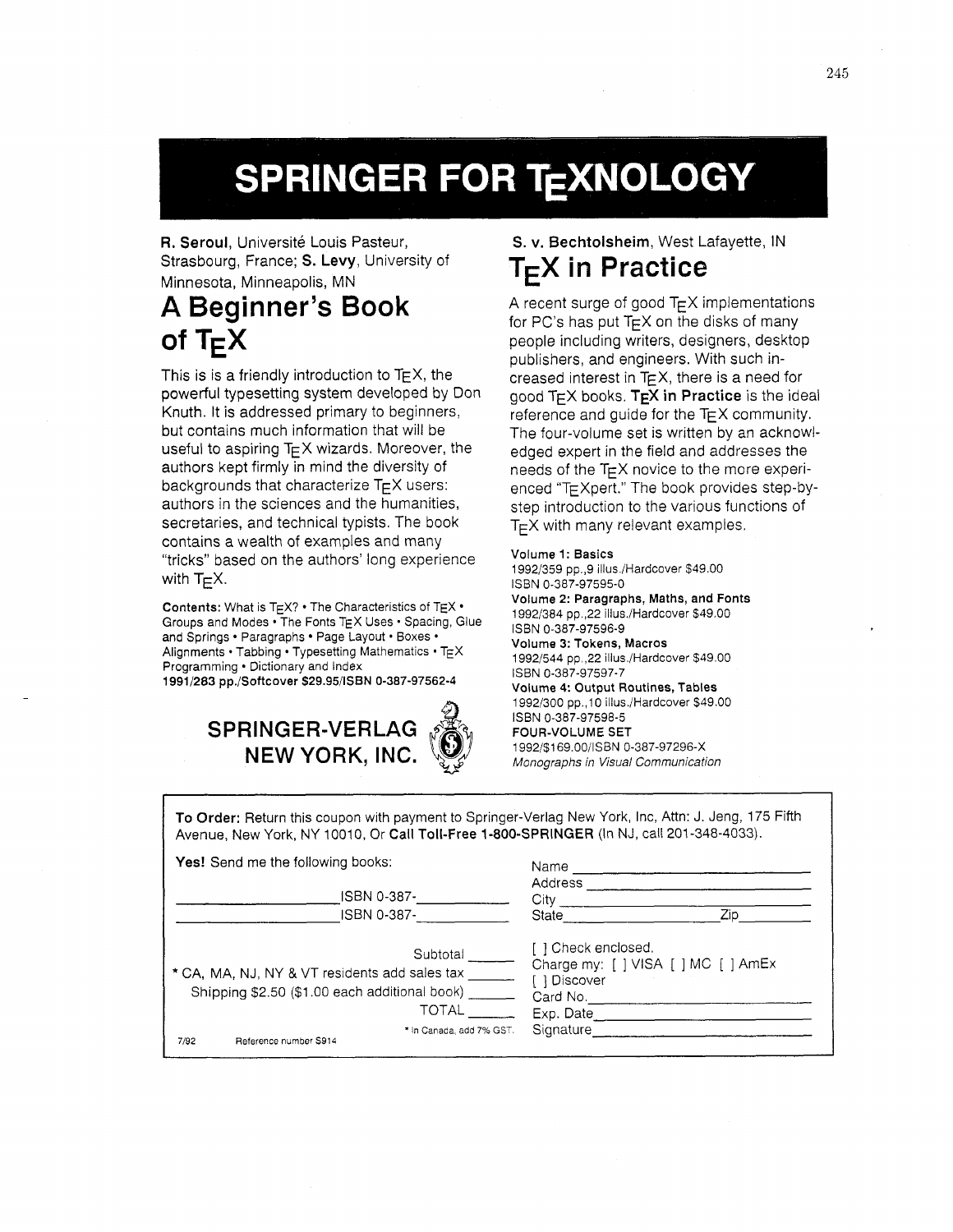### **The TFX Users Group is seeking applicants for the position of Executive Director**

The individual selected for this position will oversee the business and information dissemination activities of TUG; direct the promotional program to develop membership and TUG activities; develop a program of volunteer efforts for TUG activities; manage a small office staff with clerical, technical, and bookkeeping functions; and interact with TUG members and others in fields of interest to TUG. The Executive Director will report to TUG Board of Directors.

The following criteria will be considered as applicants are evaluated:

- experience in managing a business;
- skill in managing the retrieval, organization and dissemination of information;
- $\bullet$  experience with the program T<sub>F</sub>X and related programs;
- computer experience and capability of understanding technical questions regarding T<sub>F</sub>X and related programs;
- good writing and speaking skills;
- good interpersonal skills;
- knowledge of considerations in managing a professional, non-profit association.

Applicants for this position should send indication of their interest and copies of their *curricula vitae* to:

Search Committee TFX Users Group P.O. Box 9506 Providence, RI 02940 USA

The T<sub>F</sub>X Users Group is an Equal Opportunity Employer.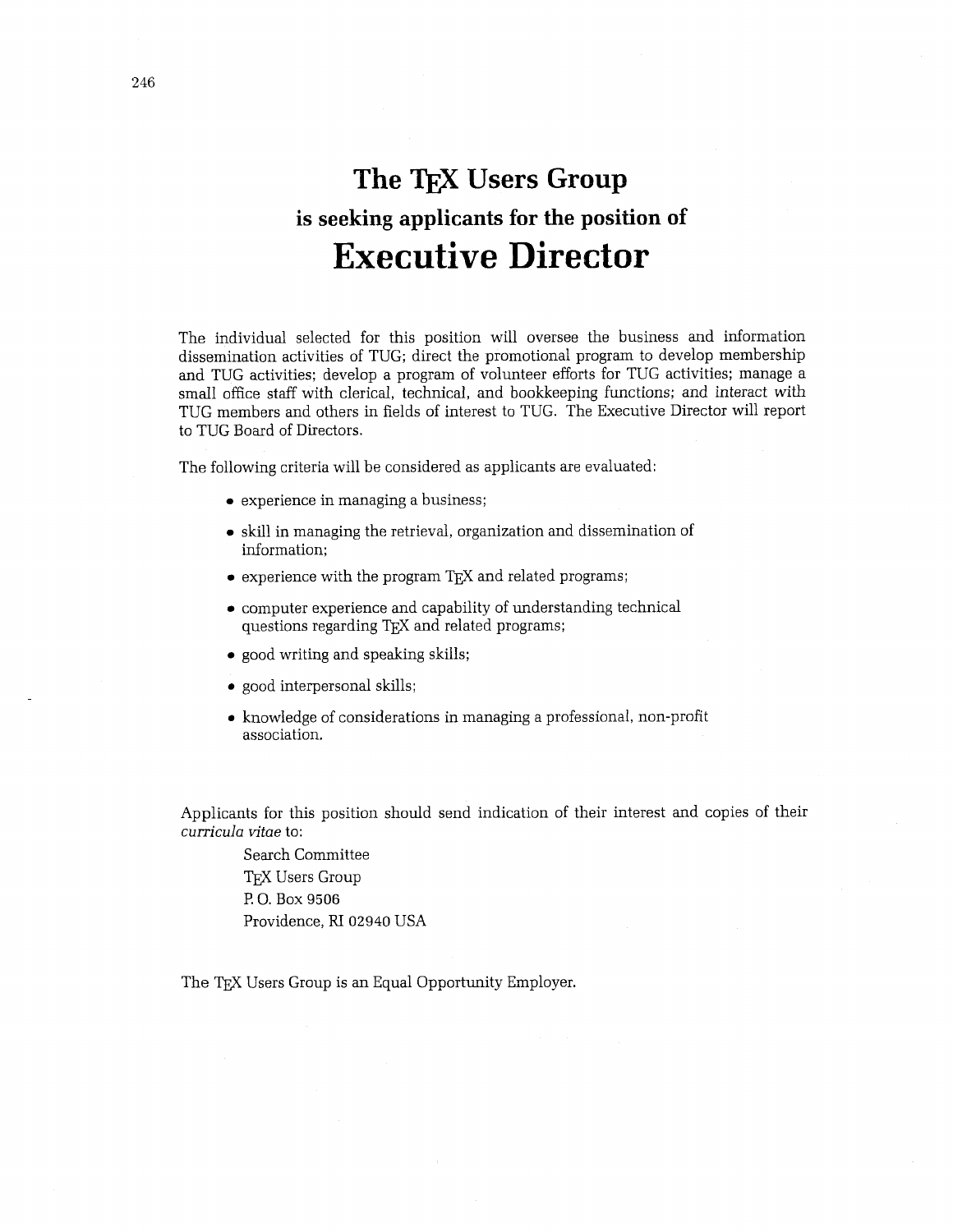| <b>Make Your Best Work</b><br><b>Look Its Best!</b> |       |                                                               |  |  |
|-----------------------------------------------------|-------|---------------------------------------------------------------|--|--|
|                                                     | Name  | Definition                                                    |  |  |
|                                                     | Gamma | $\Gamma(z) = \int_{0}^{\infty} t^{z-1} e^{-t} dt$             |  |  |
|                                                     | Sine  | $\sin(x) = \frac{1}{2i}(e^{ix} - e^{-ix})$                    |  |  |
|                                                     | Егтог | $\mathrm{erf}(z) = \frac{2}{\sqrt{\pi}} \int_0^z e^{-z^2} dz$ |  |  |

**PCTEX Typesetting Software** 

 $J_0(z) = \frac{1}{\pi}$ 

**Bessel** 

Zeta

 $\cos(z\sin\theta) d\theta$ 

 $(\Re s > 1)$ 

For professional publishing and the power to produce high-quality books, technical documents, scientific notation, mathematical formulas, and tables, rely on PCTFX to make your work look its best.

### **The PCT<sub>F</sub>X Laser System includes:**

- **a** PCT<sub>F</sub>X and PCT<sub>F</sub>X/386
- **a** Our screen previewer, PTI View
- **a** HP Laserjet and Postscript printer drivers
- **a** Computer Modern Fonts at 300dpi
- **AMS-TEX and PATEX Macro Packages**
- **•** The PC T<sub>F</sub>X Manual and LAT<sub>F</sub>X for Everyone
- Free Technical Support



**12** Madrona Avenue Mill Valley, California **94941**  (41 **5) 388-8853; Fa: (41 5) 388-8865** 

**Call for a free catalog and demo disk. See the best for yourself!** 

### **Index of Advertisers**

- 240 American Mathematical Society
- 237 ArborText
- Cover 3 Blue Sky Research
	- 239 Computer Composition
	- 241 ETP (Electronic Technical Publishing)
	- 244 K-Talk Communications
- 242,243 Kinch Computer Company
	- 247 MG Software
	- 240 Micro Programs, Inc.
	- 247 Personal TEX Inc.
	- 245 Springer-Verlag
- 234,246 TFX Users Group
	- 238 Wynne-Manley Software, Inc.
		- 248 Y&Y

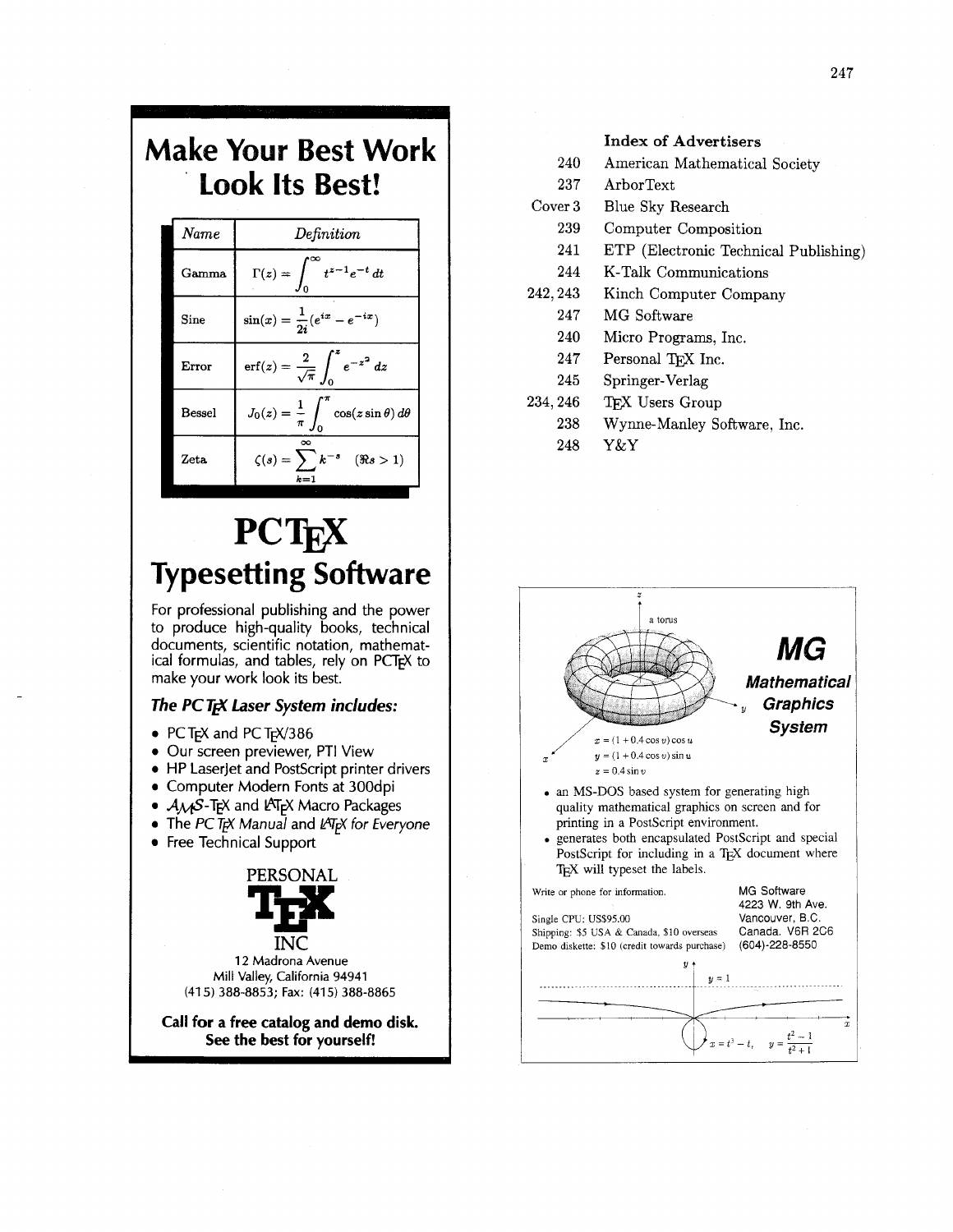## *without* Bitmaps

Wouldn't it be nice to be able to preview DVI files at any magnification, not just those for which bitrnap fonts have been pre-built? Or to produce truly resolution-independent output that will run on any PostScript device, whether image setter or laser printer?

Perhaps you are looking for an alternative to Computer Modern? Well, there now exist complete outline font sets which include math fonts that are direct replacements for those in CM. Even if you do want to remain faithful to CM, there are distinct advantages to switching to the outline version of the fonts. We supply the tools to do all of this:

### *DVIWindo — preview DVI files calling for outline fonts*

- Preview at arbitrary magnification
- \* Preview in Windows<sup>TM</sup>  $-$  a simple, standardized user interface
- \* Print to any printer with a Windows printer driver
- $*$  Show EPSF files with preview on screen  $-$  and insert TIFF images.

### **DVIPSONE** - *partial font downloading for speed and efficiency*

- \* Avoid running out of memory on the printer
- \* Produce truly resolution-independent output
- \* Designed from the bottom up for use with outline fonts on the P

**Fonts** — *available from YeY in Adobe Type*  $1^{TM}$  *form (ATM compatible)* 

- $\hbar$  BSR Computer Modern fonts  $-$  with accented characters built in
- $\text{LAT} _{F}X$  + SLITEX fonts in outline form
- \* Euler font set  $-$  the most popular faces from the  $A_{\mathcal{M}}$ S font set.
- \* LucidaBBright + LucidaBrightMath a complete alternative to CM

Resolution-independent PostScript files using outline fonts can be printed by any ser<br>reau, not just those with T<sub>E</sub>Xpertise — and that translates into considerable savings <sub>l</sub> Perhaps it is time to get rid of those huge, complex directories full of bitmap fonts?



Y&Y, 106 Indian Hill, Carlisle, MA 01741 (800) 742-4059 (508) 371-3286 Fax: (508) 371-2004

**trademark of Bigelow** & **Holmea** lnc. **Type** 1 **is a trademark of Adobe Systems Inc. T@ is a trademark of the American Mathematical Society**